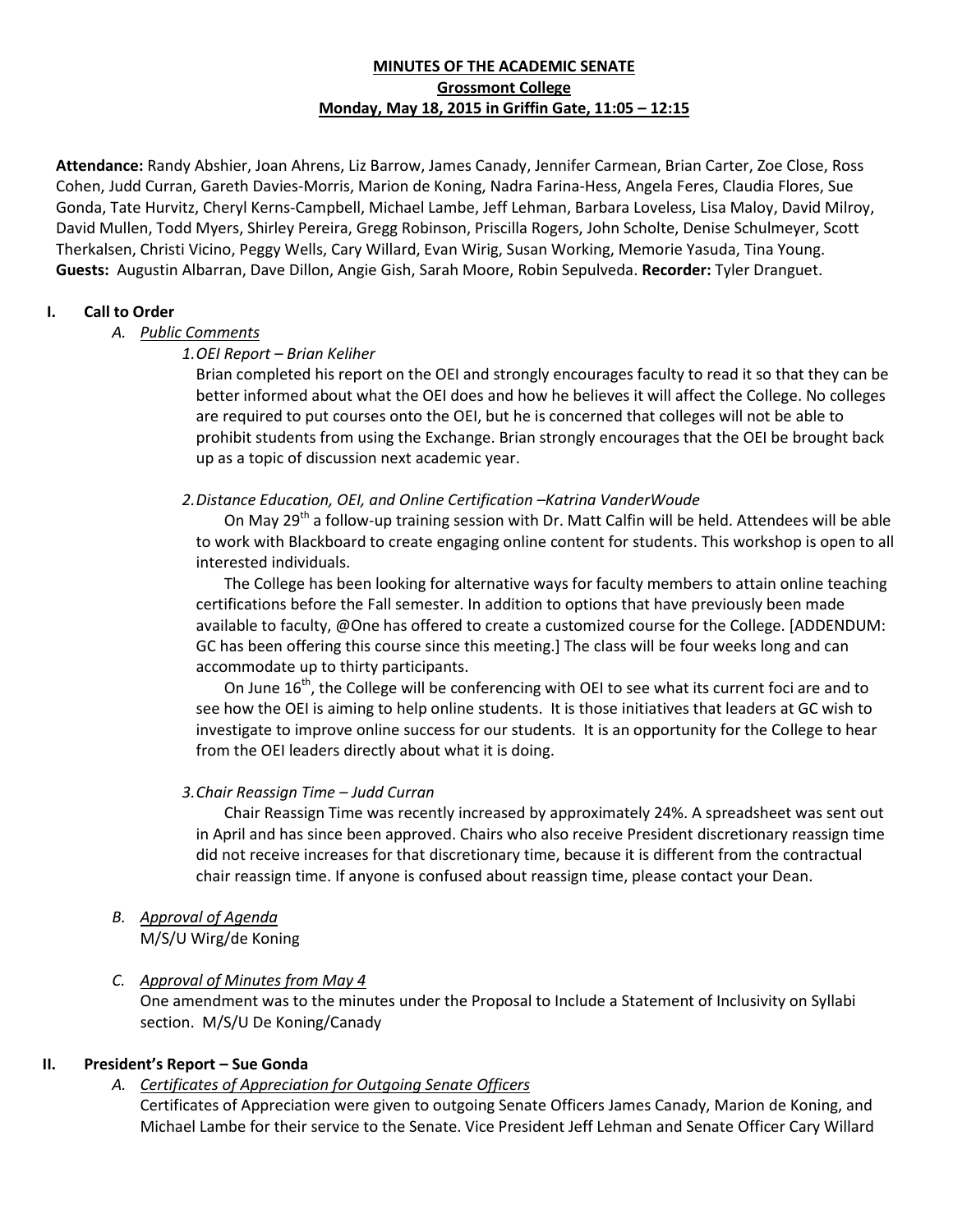were also recognized for their continued service with the Academic Senate. Sue was presented with a Certificate of Appreciation by Jeff Lehman for her dedication and service as Academic Senate President.

# *B. Hiring Additional Full-Time Faculty From Ranked List*

The top nine positions ranked by the Planning and Resources Council for full-time faculty hires were: Anthropology, Mathematics, Administration of Justice, English, ESW Football, Astronomy, Biology, Music, and Theatre Arts. The budget for 2015-2016 is very tight, so the number of full-time hires that the College will be able to make [was still unresolved as of this May meeting]. Chairs for departments listed should consult their Deans about their ability to hire.

## *C. Financial Aid Follow-up*

- Students receiving Financial Aid must maintain an overall 2.0 GPA overall per term and are restricted to six full-time years or 12 full-time semesters of Financial Aid to complete their educations.
- FA students must follow the Federal guidelines regarding "Pace of Progression" which requires that students receiving Financial Aid must complete at least 79% of their units attempted. This is monitored each semester.
- FA recipients are monitored for unusual enrollment history and patterns. If a student receiving Pell Grants or Direct Loans enrolls, then stops out, appears at another college and stops out, then that student will be flagged for unusual enrollment. Students flagged in this way must justify why they switched schools if there was no course completion at the prior colleges. If they cannot satisfactorily explain why they did not successfully complete coursework at previous colleges then the student may be denied Financial Aid at the new college.

# *D. Census Date as Last Day to Add Classes*

The College currently does not have an *official hard* deadline to add classes and students are still bringing Add Cards to Admissions and Records in the eleventh week of classes, creating problems for offices and committees campus-wide. This also means that unregistered students are in instructors' classrooms for almost an entire semester. This is a huge liability for the College, so **instructors should not tell unregistered students that it is fine to sit in a class until another student drops and a seat becomes available**.

Students cannot use inability to pay fees as a valid excuse for enrollment issues. The Cashier's Office makes a variety of payment options available to students. Students just need to communicate with the Cashier's Office to make the alternative payment arrangement.

An official, hardline date to add classes is currently being discussed. This proposal may make Census Day the last official day to add classes with a one week petition period for students in exceptional circumstances. Petitioning students would have to initiate the petition process and provide a signed add card from faculty.

# *E. Next Year's Budget*

The College's budget for the 2015-16 year is tight due, among other things, to additional STRS and PERS costs by the College and District. The College is, however, receiving restricted funds from both SSSP and Equity. One way it will help our students is to hire new staff members at the district level that aid student success. In the Information Systems Department, there will be two individuals hired through SSSP funds (one for each college), and those individuals will work with student services on new technology and software implementation to streamline and facilitate the needs Student Services departments. Both colleges' Equity funds will also be used to hire two individuals (one for each college), to work with Chris Tarman (District Research, Planning…) on College research and reports. The State requires the colleges to report detailed data on the number of students (and how they are) served with SSSP and Equity funds, but RPIE does not have the capacity to complete this vast amount of work with the current staff in the RPIE Office. This new hires will assist Chris with both internal and external data requests for the College.

### *F. Degrees & Certificates*

Grossmont students received over 3,300 degrees and certificates this year. This number is up 2.5% from last year.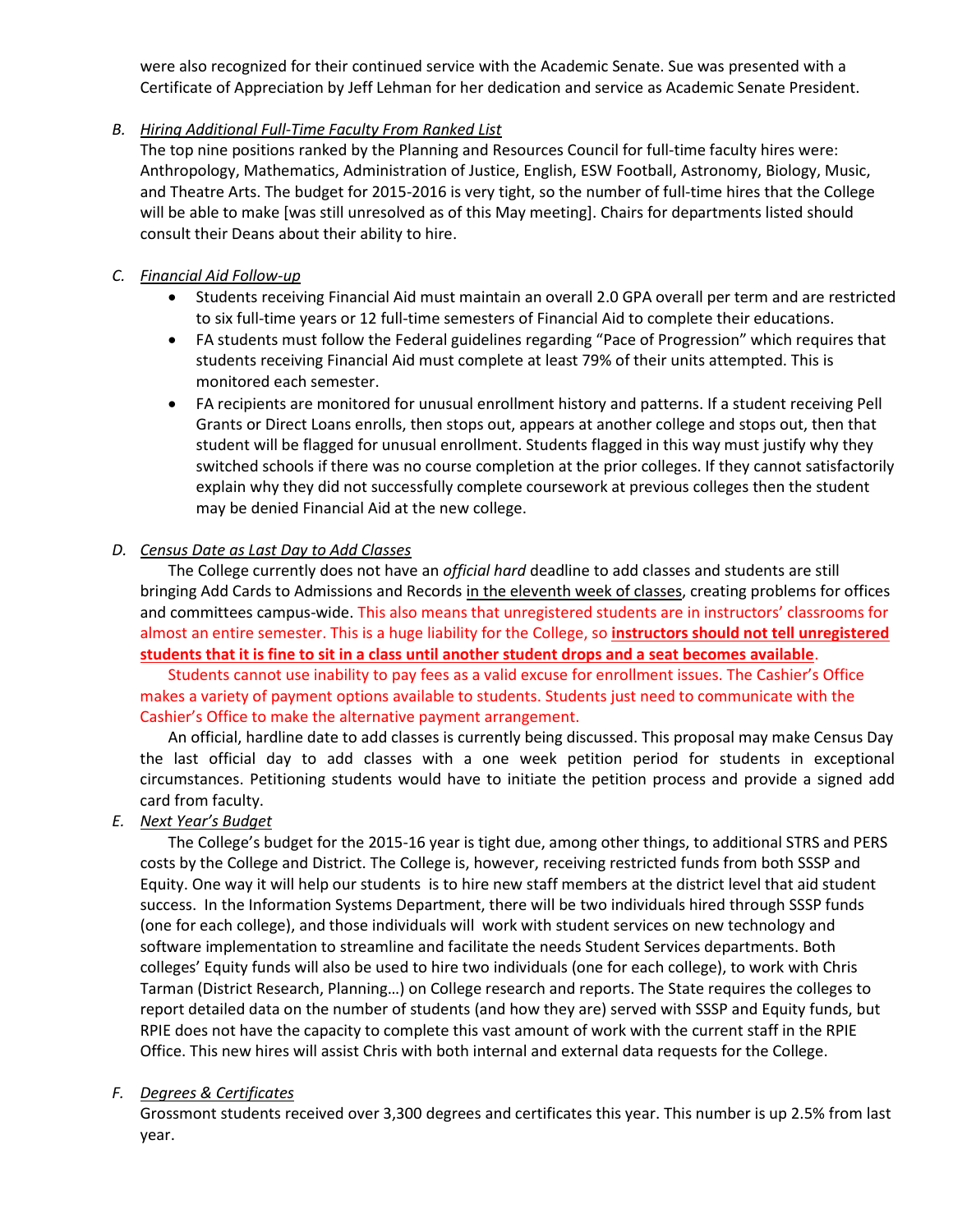#### *G. GradGuru*

GradGuru, a mobile application for Android and Apple devices came in early June. This app pushes out notifications to students, reminding them of important deadlines.

#### *H. Counseling & Student Services*

Counseling has restructured and expanded to be able to serve up to 300 students per day. Students have said they are happy with Counseling's new appointment availability.

#### **III. Committees**

#### *A. Curriculum Committee – Kathleen Aylward*

The Curriculum Committee has completed major projects over the last academic year in the areas of alignment, degrees, and repeatability. It approved nine new courses, ninety-eight course changes, five distance education courses, made eleven degree modifications, and created six new degrees and certifications for students. The Curriculum Committee also saw approvals at the State-level this year and collaborated with the Distance Education Committee to help improve the College's distance education courses. Over the Summer, the Committee will be updating its website and Kathleen will be attending the Curriculum Summit in July to help improve the College's curriculum even more. In the 2015-16 year, the Committee will continue to work on cross-discipline prerequisites and the protocol associated with crossdiscipline prerequisite requests.

### **IV. Information Items – Sue Gonda**

### *A. Notes from Workshops at the April Statewide Academic Senate Plenary Session*

#### *1.CTE Taskforce Panel*

Sunny Cooke is leading a Statewide CTE Taskforce to help increase regional economic competitiveness and help students obtain the skills and credentials they need to be successful in the California job market. Currently, there is a one million person skill gap in the mid-skills job level. Since these skills can be attained at the community college level, colleges statewide are leveraging existing CTE programs and expanding where needed to help fill this skill gap. The Taskforce is asking for money from both State and Federal levels to update CTE programs and curriculum quickly. These dollars will be used toward new certificates and programs, and linked CTE and GE courses emphasizing workplace topics and the sciences.

In early May, the College began to discuss new certificates at its Curriculum Fiesta. These new, stackable certificates of one, two, or more courses will help students quickly attain documentation to find better jobs or upgrade their current job (e.g., employers are asking for applicants with better "soft skills" such communication, writing, or cross-cultural skills).

#### *2.AB 86 Adult Education Restructuring*

In 2014, California legislation AB 86 directed the California Department of Education and CCC Chancellor's office to form consortia composed of both community college and K-12 Adult Education programs. The consortia were charged with serving adult learners in their varied needs including elementary and secondary educational skills, ESL, adults with disabilities, and creating programs for apprenticeships and short-term certificate programs.

Currently, information is not exchanged freely between adult education institutions. One class, such as basic skills arithmetic, may be offered at a community college as a math course, offered as a community adult course, and also as a high school course under three different names even though they are all the same course. There is currently inadequate support and information available for students within these programs and there is no common data system available for colleges and high school adult ed programs to coordinate efforts. As a result, only 20% of adult education students are receiving the educations and skills that they need.

The College's participation in the East County Education Alliance is helping to combat adult education issues by bringing the Grossmont Union High School District and GCCCD together to share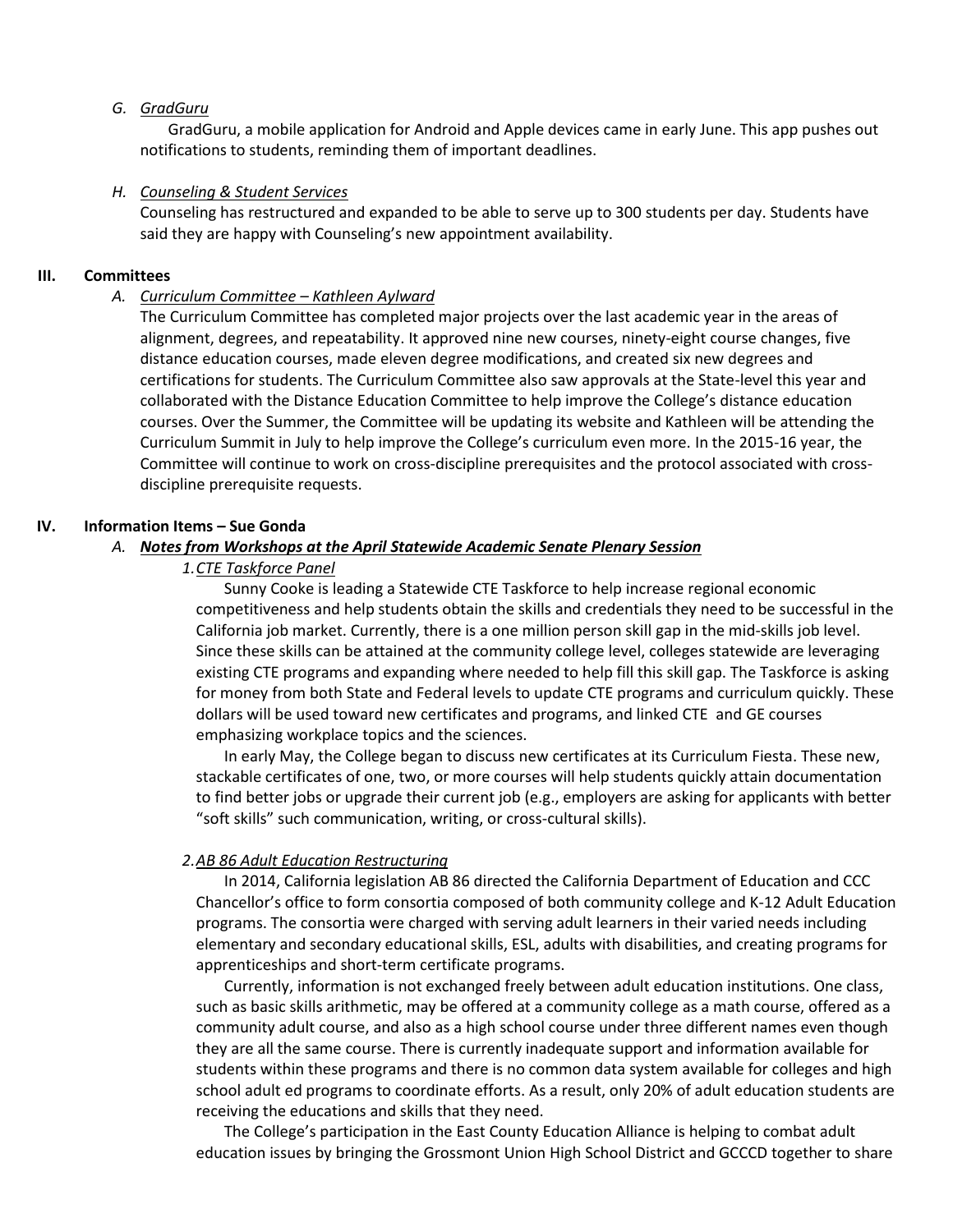information and help students and community members understand which services are available to them.

#### *3.Free or Low Cost Textbooks*

In 2003, SB 1052 was passed, directing the three higher education segments to establish the California Open Education Resource Council (CaOERC). The OERC consists of representatives from each of the state's three higher education segments and has been working to identify, create, and administer a standardized process for reviewing and approving open source (online) textbooks.

OERC created a list of fifty, top-transferred C-ID courses in Spring 2014 to focus their attention. Since then, 150 open education resources (texts and materials) have been gathered and over 500 faculty have signed up to review the texts for approval to the CaOERC site [COOL4ED.ORG.](http://cool4ed.org/)

Faculty members should consider these open education resources for their classes. One strategy would be for the **Curriculum Committee** to ask that departments include these texts in the suggested reading sections of updated Course Outlines. Another idea is to ask the College's **Program Review Committee** to tie the decrease of student textbook costs to the student success of all programs. If departments includes the decrease of textbook costs as a student success strategy, then any costs associated with that strategy can go through college planning and funding requests.

#### *4.Online Education Initiative (OEI)*

The OEI has chosen **LinkSystems** as its tutoring system. This tutoring provider has embedded basic skills support and resources available to users; online student readiness tools; and professional development available for faculty members. A demonstration was scheduled at Grossmont College last May to see what LinkSystems has to offer.

**Canvas** has also been chosen as the OEI's official content management system. While the College currently has two years remaining on its contract with Blackboard and currently does not have plans to change its current content management system, a demonstration of Canvas will be held to see what Canvas features and how it functions for future consideration.

#### *Title IX Campus Safety and the Violence Against Women Reauthorization Act*

According to this workshop, new additions were made to the Federal Clery Act and Title IX (which addresses equal access to education for women). These additions include campus disclosure of policies and procedures to address violence against women; the requirements of prompt corrective action when an incident is reported; both the accused and accuser must both be notified in writing about the outcome of the charge at the same time; and the campus must disclose any sanctions that are imposed. The College must also include information on its sexual violence policies and sexual and domestic violence education during its orientation of new students and staff.

Under these new provisions, faculty members will presumably now be mandatory reporters of sexual violence. While [as of last May] the California Attorney General's office had not issued the guidelines of what faculty will be responsible for and what they will be required to do, faculty members should be aware that new training and processes will be coming for us.

California legislators have also passed the affirmative consent law, nicknamed "Yes means yes." This law is directly related to individuals (in our case, our students) who are intoxicated or incapacitated and unable to give their consent to willingly engage in sexual activities. It is also designed to prompt more clear communication between sexual partners to reduce the incidence of date rape. A woman [or a man] must actively give consent, although admittedly, in a court of law, this may be as hard to prove as the current "no means no" theory.

The new additions to Title IX and the Clery Act require that the College provide support services to students who are victims of sexual violence. While the College itself does not need to provide the services, it should be able to refer students to counseling, mental and physical health providers, victim advocacy, and legal assistance.

Training for administrators has just begun.

[ADDENDUM: Like most statistics, those sent out with this Agenda about campus sexual violence can be contested; while these were presented at the State Senate workshop which Sue